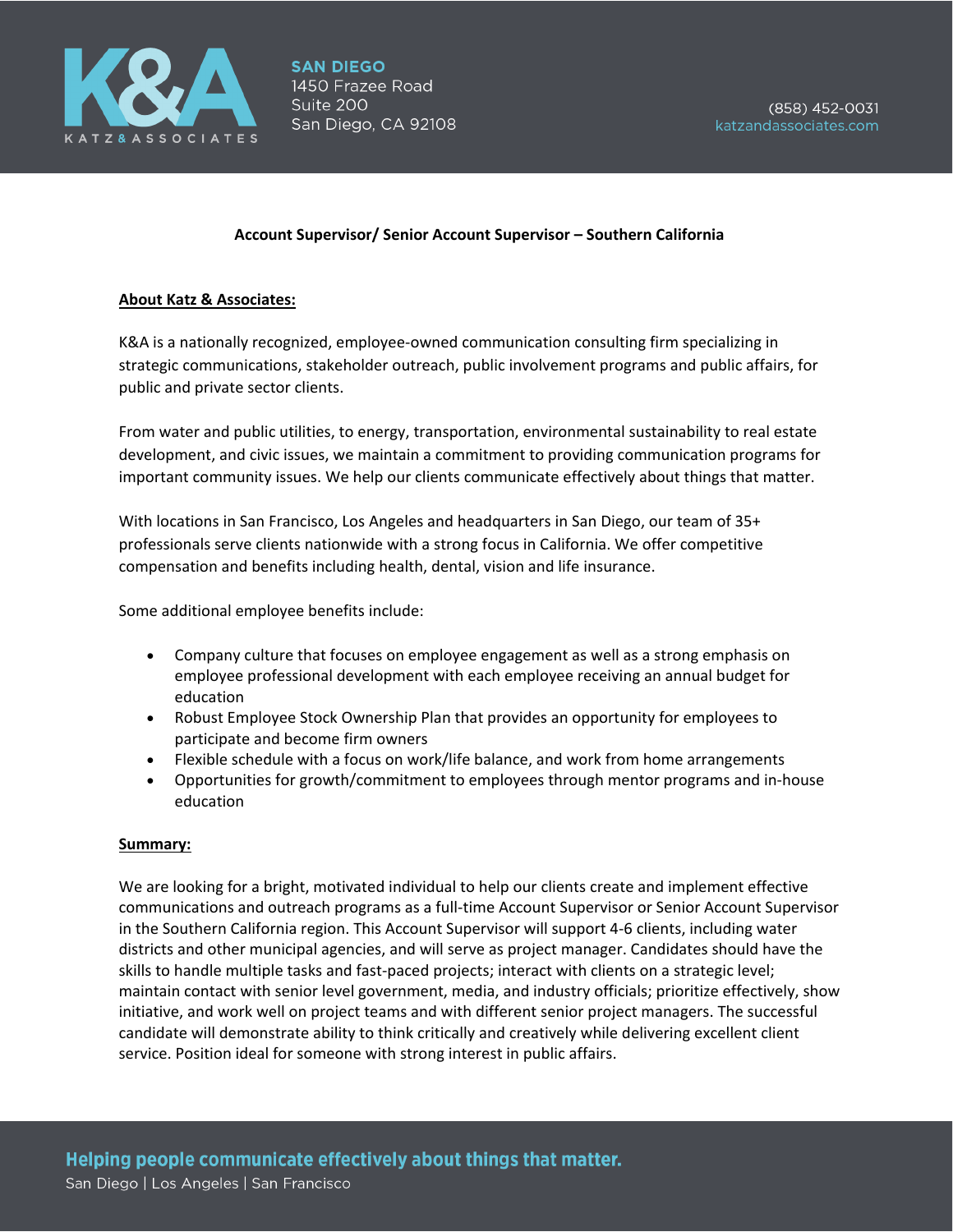This position will be remote until such time that the COVID-19 pandemic allows for safe in-person and office-setting interaction, after which residence in Southern California will be necessary. The position can map to K&A's Los Angeles or San Diego office.

# **Key Responsibilities:**

- Serve as project strategist or project manager on assigned client accounts
- Interact with clients on a strategic level; manage implementation of deliverables as needed
- Provide day-to-day supervision, motivation and mentoring of staff. May have assigned direct reports
- Identify and direct opportunities to expand client base, including regular networking
- Evaluate potential new business opportunities and make recommendations to senior management
- Serve as proposal manager and participate in new business presentations
- Regularly identify new opportunities for client initiatives without supervision
- Maintain contacts with senior level government, media, and industry officials
- Participate in community and/or trade organizations
- Represent firm at industry conferences/events
- Fulfill firm responsibilities as assigned; including supporting our professional development, marketing, and corporate culture programs
- Manage budget and scope for assigned client accounts, and oversee contract compliance and invoicing
- Identify and direct initiatives that support firm's profitability and future market share
- Plan in-person and virtual special events and public meetings
- Conduct media relations and maintain current relationships with relevant news media
- Develop internal/external communication materials, including talking points/speeches, press releases, presentations
- Manage production of collateral materials, including graphic layout and printing with internal creative team and vendors
- Manage social media programs for clients as needed and maintain strong familiarity with the latest social media tools and tactics; online engagement is a plus
- Oversee research on behalf of clients, including focus groups on online surveys
- Other duties as assigned

## **Experience/Education:**

- Minimum 6-8 years related experience
- Master's degree in related area a plus, Bachelor's degree required
- Public relations agency, media or government agency experience required
- Experience working in the media industry is a plus
- Stakeholder engagement experience is a plus
- Bilingual in Spanish (reading, writing, translation) is a plus

## **Skills and Knowledge:**

• Client services and client relations; demonstrating diplomacy and tact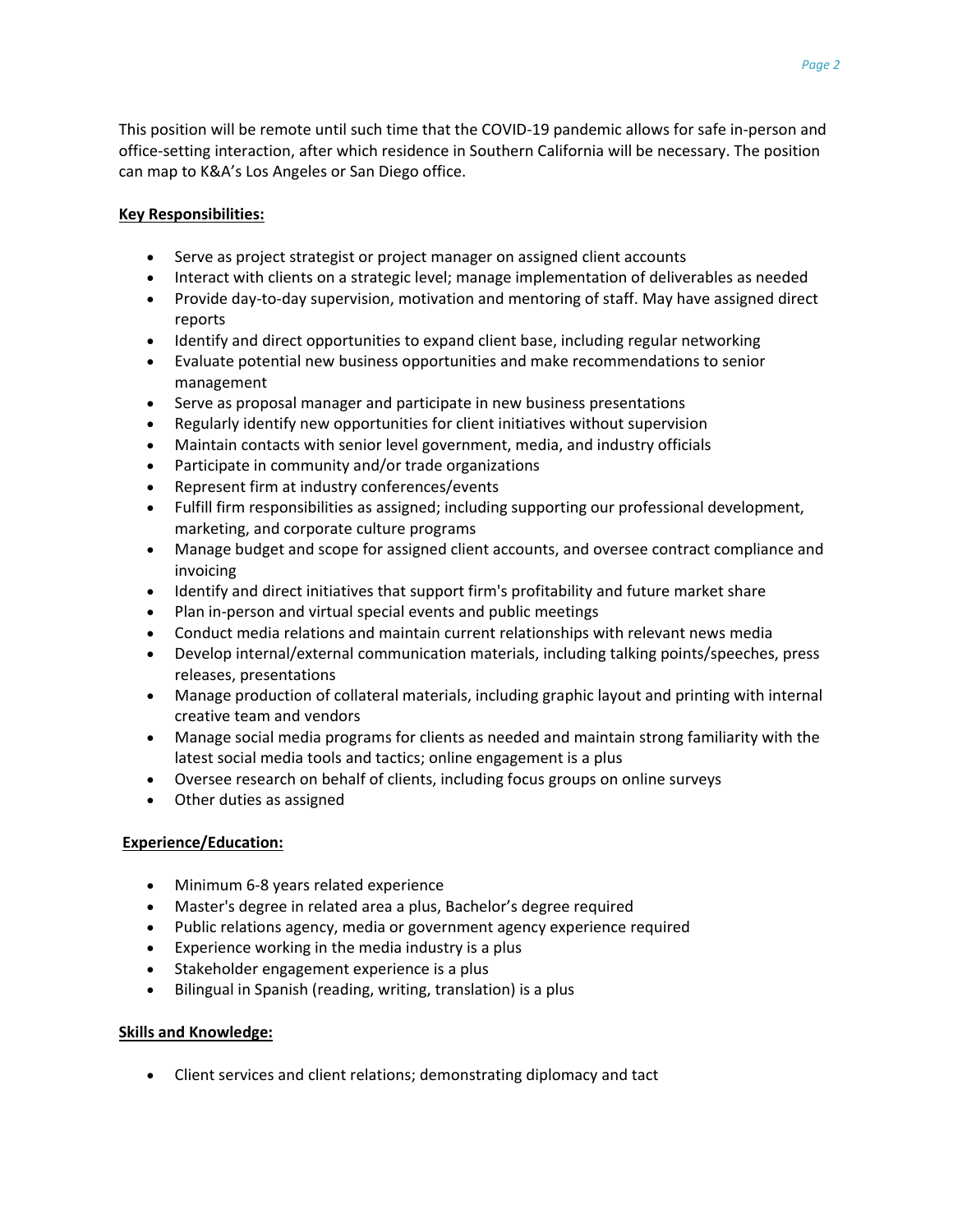- Exceptional communication skills with the aptitude to understand complex concepts and deliver them to broad audiences
- Facilitation a plus
- Presentation skills
- Strong familiarity with local political issues/government operations
- Project management; ability to handle multiple tasks and time-management while also managing a team
- Mastery of proposal and budget development and management
- Mastery of all writing forms, including media communications, collateral materials and proposals
- Familiarity with public opinion research concepts
- Familiarity with video production processes, infographics, web content, and social media
- Principles of supervision; mentorship and leadership
- Ability to delegate effectively
- Familiarity with day-to-day and long-term business operation of firm
- Problem analysis/solving
- Strategic planning
- Resourcefulness and initiative
- Creativity
- Commitment to teamwork
- Familiarity with AP Style and standard rules of grammar
- Proficiency in Microsoft Office with familiarity of AP Style and standard rules of grammar
- Competency in Adobe Suite

## **Other Requirements:**

- This salaried position requires 40 hours per week, Monday through Friday, assistance at occasional weekend or evening events may be needed
- Possess valid driver's license, car, registration and insurance
- Some travel may be required

## **Physical Demands:**

The physical demands described here are representative of those that must be met by an employee to successfully perform the essential functions of this job. Reasonable accommodations may be made to enable individuals with disabilities to perform essential functions.

While performing duties of this job, the employee is regularly required to use hands, finger, handle or feel, reach with hands and arms, and talk or hear. The employee is frequently required to stand, walk, sit and stoop, kneel, crouch or crawl. The employee is occasionally required to climb or balance, and taste or smell. The employee must regularly lift and/or move up to 10 pounds frequently lift and/or move up to 25 pounds, and occasionally lift/and or move up to 30 pounds. Specific vision abilities required by this job include close vision, depth perception, and ability to adjust focus.

## **To Apply:**